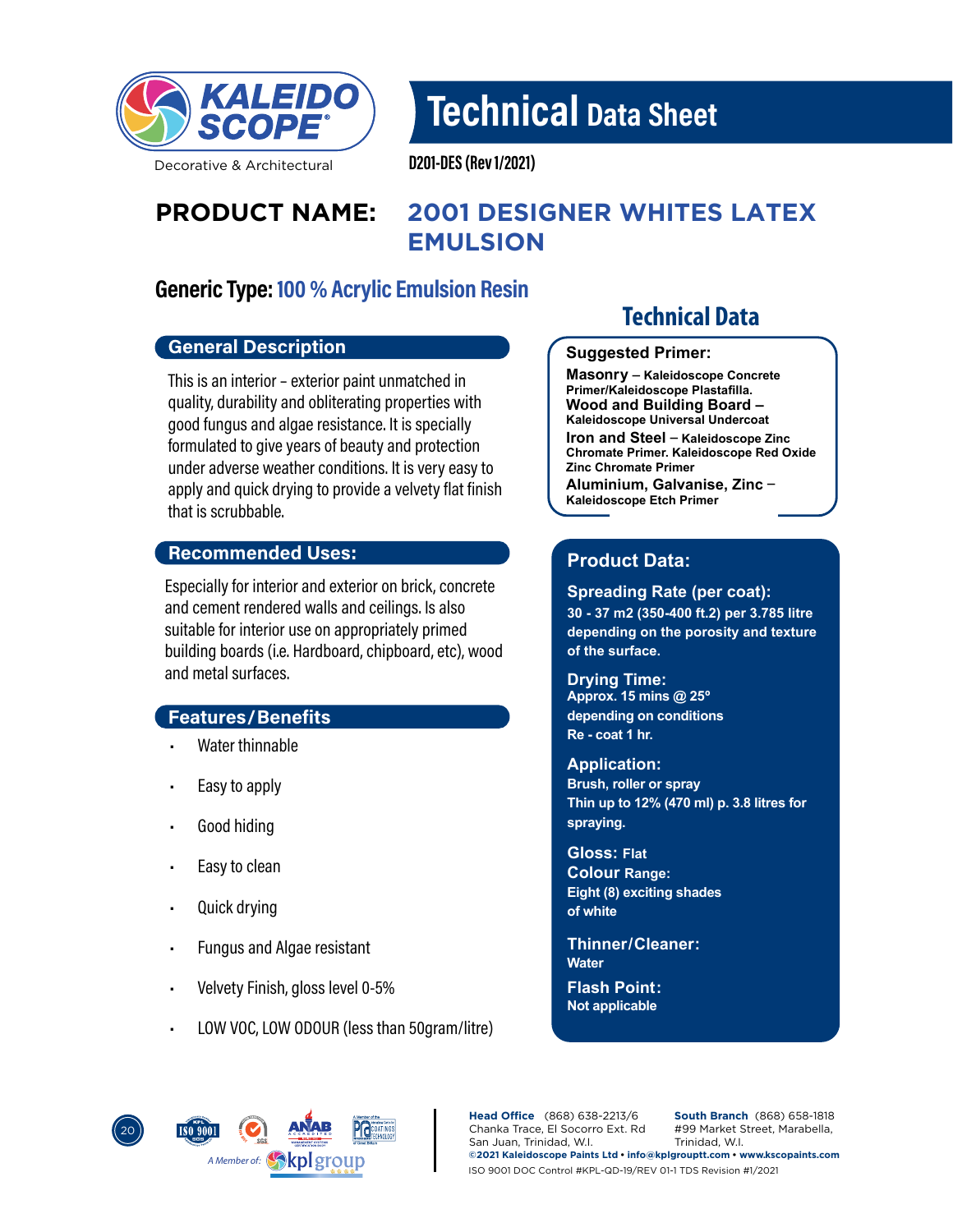

Decorative & Architectural

Technical Data Sheet

PRODUCT NAME: 2001 DESIGNER WHITES LATEX EMULSION D201-DES (Rev 1/2021)

# General Surface Preparation & Directions for Use

# NEW AND UNPAINTED WALLS/ MASONRY:

Ensure surface is dry and cleaned free of all dust, dirt, oil, grease, mortar splashes, moss, algae and other debris. Poured concrete must be allowed to cure for at least 60 days, while cement plaster/ rendering should be allowed to set up for 30 days. Fill any cracks, crevices and defects with Kaleidoscope Pol-Y-Fil. Allow to dry over night and then apply 1 or 2 coats of Kaleidoscope 2001 Flat Emulsion.

# PREVIOUSLY PAINTED SURFACES:

Remove all loose, flaking, peeling and semi- adherent paint to obtain a clean, firm sound surface. If powdery residue exists after cleaning apply one coat Kaleidoscope Alkali Sealer. Allow to dry overnight then apply 1-2 coats Kaleidoscope 2001 Flat Emulsion.

# MASONRY, CELOTEX, HARDBOARD, CHIPBOARD, PLYWOOD: Unpainted:

Rub down with sand paper and dust off all loose and powdery materials. Fill any cracks, crevices and defects with Kaleidoscope Carpenter's Wood Filler or Kaleidoscope Pol-Y-Fil. If desired, prime wooden and celotex surfaces with one coat of Kaleidoscope Universal Undercoat. Allow to dry over night and then apply 2 or 3 coats of Kaleidoscope 2001 Flat Emulsion.

### Previously Painted:

Remove oil or grease with cloth moistened with mild detergent solution or solvent. Scrape off flaking paint. Chalky surface should be coated with Kaleidoscope Alkali Sealer and allowed to dry overnight before coating. Sand thoroughly and wipe with cloth to remove all existing loose and powder material. Allow to dry over night and then apply 1 or 2 coats of Kaleidoscope 2001 Flat Emulsion.

### METAL:

Clean to hand tool finish SSPC-SP-2 or Power Tool finish SSPC-SP-3. Remove any grease, wax and polish with solvent moistened cloth. Galvanised steel and aluminium surfaces should be primed with one coat of Kaleidoscope Etching Wash Primer prior to the application of Kaleidoscope Zinc Chromate Primer. Allow to dry overnight then apply 1-2 coats Kaleidoscope 2001 Flat Emulsion.



**Head Office** (868) 638-2213/6 Chanka Trace, El Socorro Ext. Rd San Juan, Trinidad, W.I. **South Branch** (868) 658-1818 #99 Market Street, Marabella, Trinidad, W.I. **©2021 Kaleidoscope Paints Ltd • info@kplgrouptt.com • www.kscopaints.com** ISO 9001 DOC Control #KPL-QD-19/REV 01-1 TDS Revision #1/2021